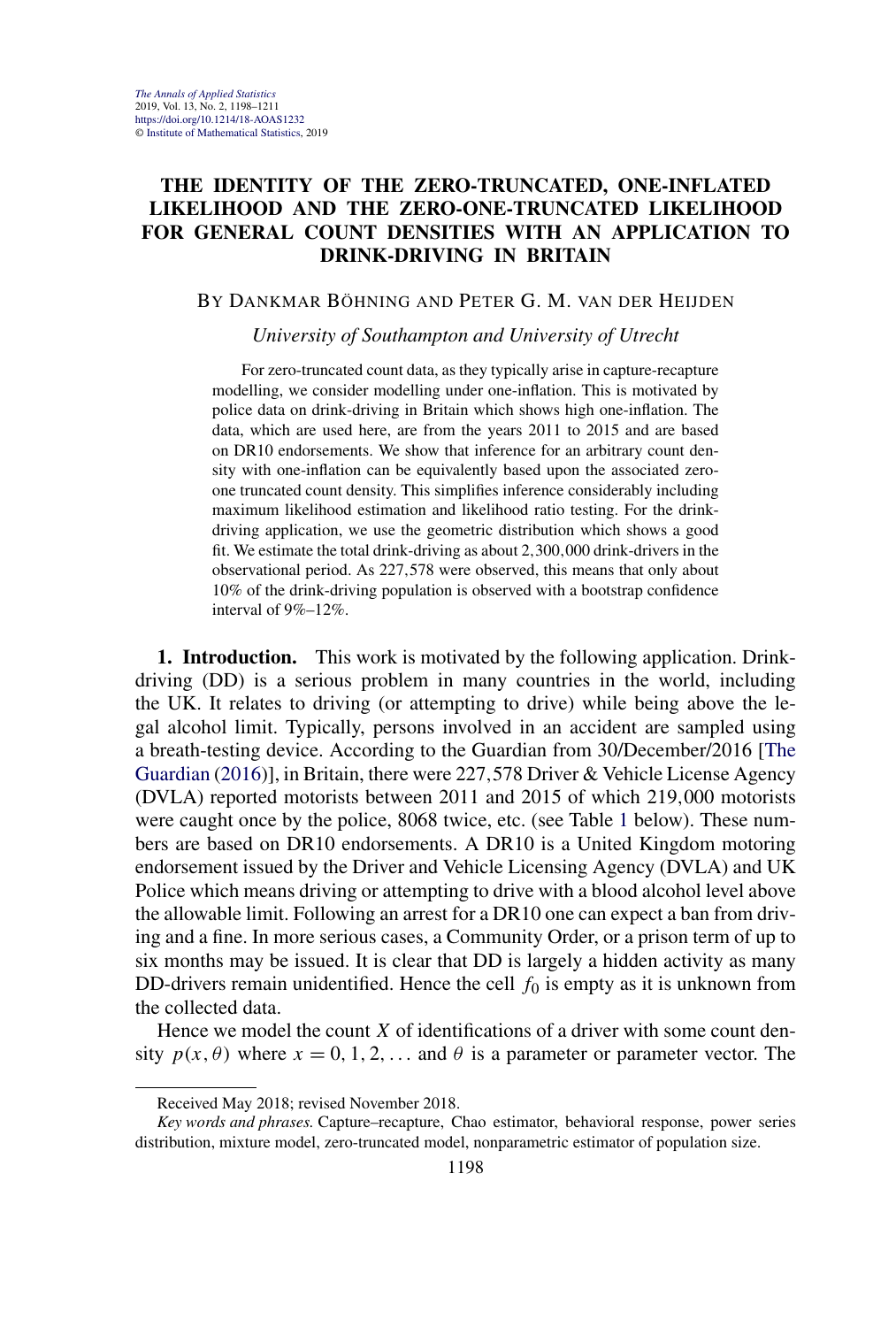<span id="page-1-0"></span>TABLE 1 *Frequency distribution of the count* (*per person*) *of DVLA reported drink-driving* (*DD*) *in Britain between* 2011 *and* 2015 (*figures are based on DR*10 *endorsements*; *see also explanations in the text*); here  $f_x$  *is the frequency of drivers identified exactly x times* 

| Count of DD |         |      |     |    |  | ,,      |  |
|-------------|---------|------|-----|----|--|---------|--|
| Frequency   | 219,008 | 8068 | 449 | 46 |  | 227,578 |  |

background population of drink-drivers can be enumerated from 1 to *N*, the latter being unknown. Hence we have a sample of counts of identifications *X*1*,...,XN* arising in the observational period, where we do not observe  $X_i = 0$ : any zerocounts remain hidden. Hence we consider the associated zero-truncated density  $p_{+}(x, \theta) = p(x, \theta)/[1 - p(0, \theta)]$  to model the observational process. Let *n* denote the size of the observed zero-truncated counts with  $f_x$  being the frequency of observing exactly *x* counts. The largest observed count is denoted as *m*. Drinkdrivers (in general terminology called *units*) that are identified only once are also called singletons, units that occur twice are called doubletons, and so forth. In Table 1, there are 219*,*008 singletons, whereas there are only 8068 doubletons and 449 tripletons. This huge number of singletons might be easily explained as being caught once by the police might change the DD behavior considerably so that such an event will not occur again (because of potential legal consequences). To incorporate extra-ones or one-inflation into the modeling we consider

(1) 
$$
p_{+1}(x, \theta) = \begin{cases} (1 - \omega) + \omega p_{+}(x, \theta), & \text{if } x = 1, \\ \omega p_{+}(x, \theta), & \text{if } x > 1, \end{cases}
$$

where  $1 - \omega$ ,  $\omega \in [0, 1]$ , is an extra mass at  $x = 1$  that controls the amount of oneinflation. We call this the zero-truncated, one-inflated density  $p_{+1}(x, \theta)$  arising from count density  $p(x, \theta)$  which we call the *baseline* density. We provide two examples of baseline densities which are used frequently in count data modeling. One is the Poisson distribution given as

$$
p(x, \theta) = \exp(-\theta)\theta^x/x!
$$

for  $x = 0, 1, 2, \ldots$  and  $\theta > 0$ . The other is the geometric given as

$$
p(x, \theta) = (1 - \theta)^{x} \theta
$$

for  $x = 0, 1, 2, \ldots$  and  $\theta \in (0, 1)$ . The geometric distribution is typically introduced as a discrete time-to-event distribution although it also can be thought of as flexible count data distribution as it occurs when a Poisson distribution is mixed with an exponential distribution:

$$
(1 - \theta)^{x} \theta = \int_0^{\infty} \exp(-\lambda) \lambda^{x} / x! \times \frac{1}{\vartheta} \exp(-\lambda/\vartheta) d\lambda,
$$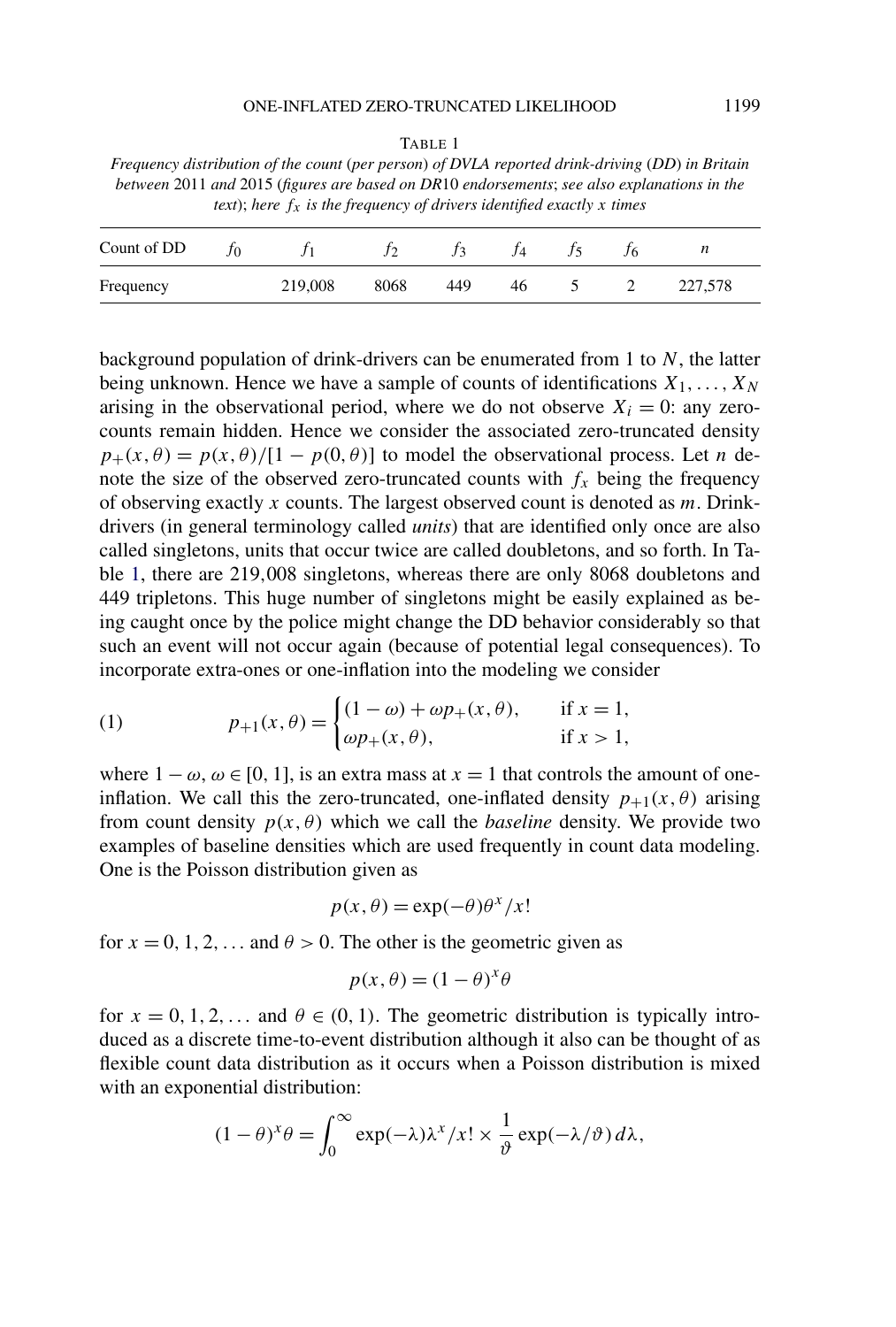where  $\theta = 1/(1 + \vartheta)$ . Note that the geometric distribution has the simple property that  $p_+(x, \theta) = (1 - \theta)^{x-1}\theta$  for  $x = 1, 2, ...$  and  $p_{++}(x, \theta) = p(x, \theta)/[1 - \theta]$  $p(0, \theta) - p(1, \theta) = (1 - \theta)^{x-2}\theta$  for  $x = 2, 3, \dots$ , implying that truncated geometric distributions are also geometric distributions.

The associated likelihood is

(2) 
$$
L_{+1} = \prod_{x=1}^{m} p_{+1}^{f_x} = [(1 - \omega) + \omega p_{+}(1, \theta)]^{f_1} \prod_{x=2}^{m} [\omega p_{+}(x, \theta)]^{f_x}.
$$

We also consider the zero-one-truncated density

$$
p_{++}(x,\theta) = p_{+}(x,\theta)/[1-p_{+}(1,\theta)] = p(x,\theta)/[1-p(0,\theta)-p(1,\theta)]
$$

for  $x = 2, 3, \ldots$  with associated likelihood

(3) 
$$
L_{++} = \prod_{x=2}^{m} p_{++}(x,\theta)^{f_x}.
$$

We will show in the following that the zero-truncated one-inflated likelihood is identical (up to a constant independent of  $\theta$ ) to the zero-one truncated likelihood. Working with the zero-one truncated likelihood simplifies inference considerably as computational tools are readily available for standard count densities. We then utilize these results in estimation the amount of drink-driving in Britain, including the frequency  $f_0$  of hidden units in the population of drink-drivers.

In many applications, one-inflation can be explained as behavioral change after first identification as it is a plausible explanation in our application of drinkdriving. For other applications of one-inflation see [Godwin and Böhning](#page-12-0) [\(2017\)](#page-12-0). Other ways of one-inflation occurrence are discussed in [Bunge, Willis and Walsh](#page-12-0) [\(2014\)](#page-12-0). For a general introduction into capture-recapture problems see [Borchers,](#page-12-0) [Buckland and Zucchini](#page-12-0) [\(2004\)](#page-12-0), [Bunge and Fitzpatrick](#page-12-0) [\(1993\)](#page-12-0), [McCrea and Mor](#page-12-0)[gan](#page-12-0) [\(2015\)](#page-12-0) or [Böhning, Bunge and van der Heijden](#page-12-0) [\(2018\)](#page-12-0).

The paper is organized as follows. In the next section, we show a more general result. For any discrete density with one sample element,  $x_0$  say, truncated and another element,  $x_1$  say, inflated it is shown that the  $x_0$ -truncated,  $x_1$ -inflated likelihood is identical to the  $x_0$ - $x_1$ -truncated likelihood. In Section [3,](#page-4-0) we consider a likelihood ratio test for testing the null hypothesis of no  $x_1$ -inflation against the alternative of  $x_1$ -inflation. For count densities, we then utilize these results in estimation of the total population size, including the frequency  $f_0$  of hidden units in the population in Section [4.](#page-5-0) For confidence interval estimation, we use the imputed bootstrap in Section [5.](#page-6-0) Finally, we apply these results to estimate the magnitude of DD in Britain in Section [6.](#page-6-0)

**2. Identity.** We intend to show the identity of the likelihoods (2) and (3) (up to a parameter-independent constant). In fact, we prove a more general result. Let *X* take one of the values in the sequence  $x_0, x_1, x_2, \ldots, x_i \neq x_j$  for  $i \neq j$ , not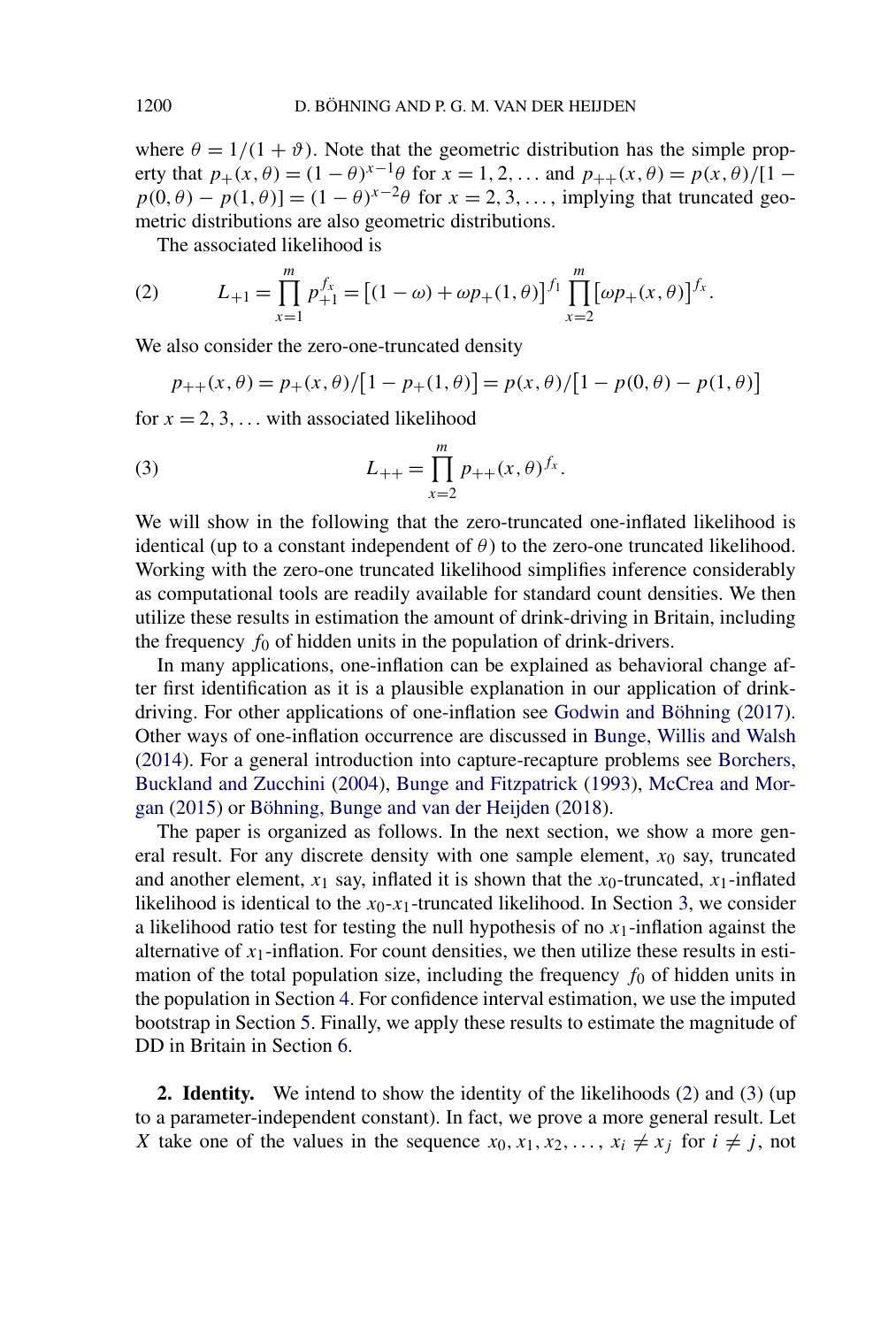<span id="page-3-0"></span>necessarily count values. Also, the associated probabilities  $P(X = x_i)$  are given by some parametric model  $p(x_i, \theta)$  where  $\theta$  is a real parameter or vector. Let us assume that there is one value of *X* which is not observable and we take this value without limitation of generality to be  $x_0$ . The associated  $x_0$ -truncated discrete density is then  $p_+(x_i, \theta) = p(x_i, \theta)/[1 - p(x_0, \theta)]$  for any  $x_i \neq x_0$ . Furthermore, we assume that there is a second value, again without limitation of generality let this value be  $x_1$ , which is inflated:

(4) 
$$
p_{+1}(x_i, \theta) = \begin{cases} (1 - \omega) + \omega p_+(x_i, \theta), & \text{if } x_i = x_1, \\ \omega p_+(x_i, \theta), & \text{if } x_i \neq x_0, x_1, \end{cases}
$$

which we call the  $x_0$ -truncated,  $x_1$ -inflated density of the baseline distribution  $p(x, \theta)$ .

Let  $f_1, f_2, \ldots, f_m$  be the observed sample frequencies of  $x_1, x_2, \ldots, x_m$ . Here *m* denotes the last observed sample element in the lexicographical order. Then, we have the associated likelihood as

(5) 
$$
L_{+1} = [(1 - \omega) + \omega p_{+}(x_1, \theta)]^{f_1} \prod_{i=2}^{m} [\omega p_{+}(x_i, \theta)]^{f_i}.
$$

In addition, we consider the  $x_0$ - $x_1$ -truncated density

$$
p_{++}(x,\theta) = p_{+}(x,\theta)/[1-p_{+}(x_1,\theta)] = p(x,\theta)/[1-p(x_0,\theta)-p(x_1,\theta)]
$$

for  $x = x_2, x_3, \ldots$  with associated likelihood

(6) 
$$
L_{++} = \prod_{i=2}^{m} p_{++}(x_i, \theta)^{f_i}.
$$

We have the following general result.

THEOREM 1. Let  $n = f_1 + f_2 + \cdots + f_m$  and  $n_1 = n - f_1$ . Then

(7) 
$$
\log L_{+1} = f_1 \log(f_1/n) + n_1 \log(1 - f_1/n) + \log L_{++}.
$$

*Furthermore*, *for any fixed θ*,

(8) 
$$
\hat{\omega} = \frac{1 - f_1/n}{1 - p_+(x_1, \theta)}
$$

*and*

(9) 
$$
1 - \hat{\omega} + \hat{\omega} p_{+}(x_1, \theta) = f_1/n.
$$

The result implies that fitting the zero-truncated one-inflated likelihood, for an arbitrary count density, can be accomplished using the zero-one-truncated likelihood. Furthermore, the fit of the one-inflated component will be identical to the observed proportion  $f_1/n$ . Hence this implies also that the fit of the model will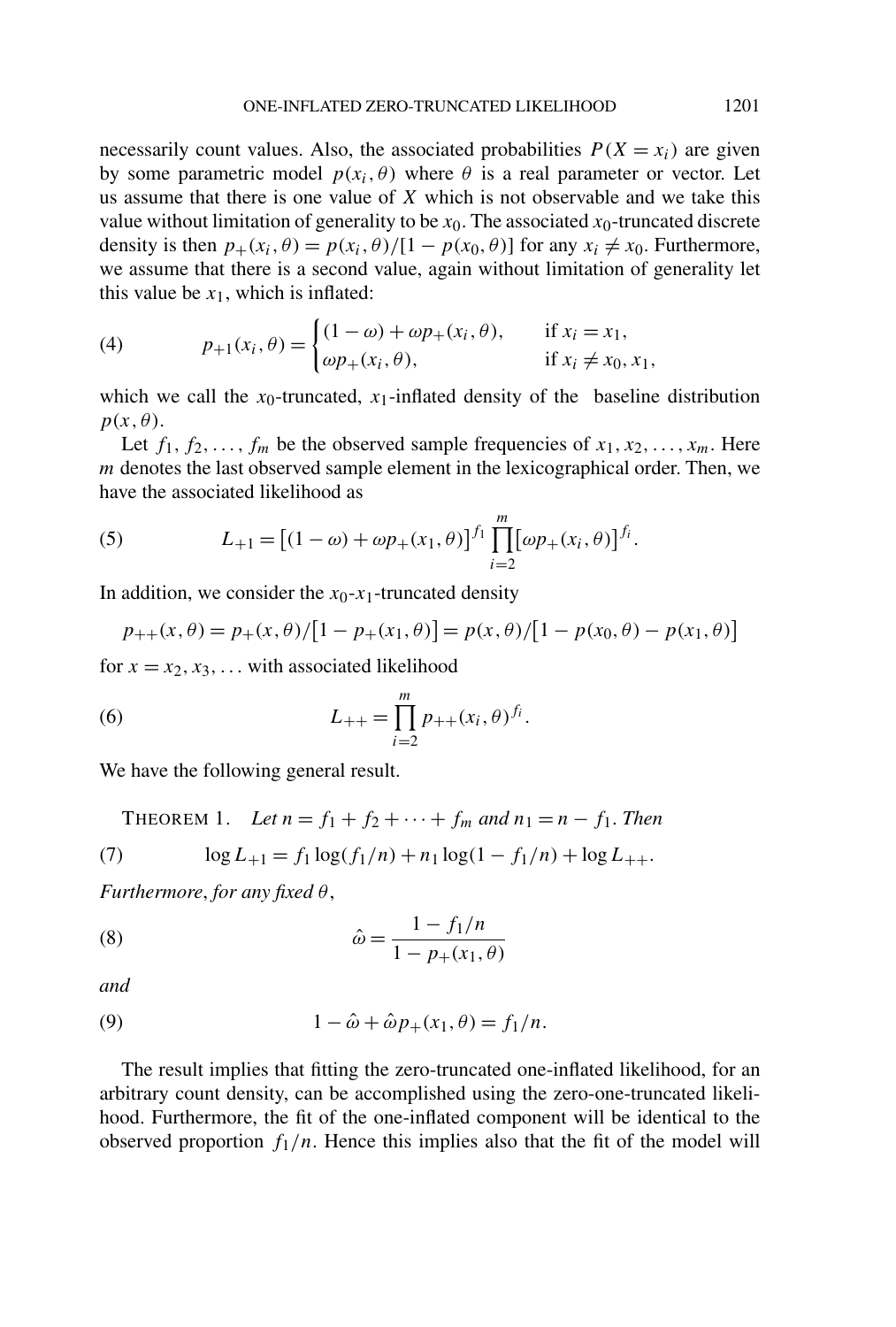<span id="page-4-0"></span>entirely depend on the zero-one truncated part and any analysis can be restricted to this.

We now give a proof of Theorem [1.](#page-3-0) From the  $x_0$ -truncated,  $x_1$ -inflated likelihood [\(5\)](#page-3-0) we get the log-likelihood

(10) 
$$
\log L_{+1}(\omega,\theta) = f_1 \log [(1-\omega) + \omega p_+(x_1,\theta)] + \sum_{i=2}^m f_i \log [\omega p_+(x_i,\theta)].
$$

Maximizing (10) for fixed  $\theta$  leads to  $\hat{\omega} = \hat{\omega}(\theta) = (1 - f_1/n)/(1 - p_+(x_1, \theta))$ which is [\(8\)](#page-3-0) from where [\(9\)](#page-3-0) follows. Hence the *profile log-likelihood*  $\log L_{+1}(\theta)$  =  $\log L_{+1}(\hat{\omega}(\theta), \theta)$  is

$$
\log L_{+1}(\theta) = f_1 \log(f_1/n) + n_1 \log(1 - f_1/n) - n_1 \log[1 - p_+(x_1, \theta)]
$$
  
(11)  

$$
+ \sum_{i=2}^{m} f_i \log[p_+(x_i, \theta)].
$$

Clearly, the second,  $\theta$ -dependent part of (11) corresponds to

$$
\sum_{i=2}^{m} f_i \log [p_+(x_i, \theta) / (1 - p_+(x_1, \theta))] = \log L_{++}(\theta),
$$

which shows [\(7\)](#page-3-0) of Theorem [1](#page-3-0) and ends the proof.

It is clear that the estimate  $\hat{\omega}$  in [\(8\)](#page-3-0) must be nonnegative. However, it might be larger than one in which case it will be truncated to one and the one-inflation model reduces to the standard zero-truncated model  $p_{+}(x, \theta)$ . Hence interest can focus on the case that  $0 < \hat{\omega} < 1$ .

**3. Likelihood ratio test.** Clearly, the question of whether there is oneinflation will depend on the choice of  $p(x, \theta)$ . Hence it needs to be investigated whether there are more singletons than compatible with the baseline density  $p(x, \theta)$ . A simple likelihood ratio test can be developed from the results of the previous section. Under the alternative model [\(1\)](#page-1-0) of one-inflation the log-likelihood is given as  $\log L_{+1}(\hat{\theta}) = f_1 \log(f_1/n) + n_1 \log(1 - f_1/n) + \log L_{++}(\hat{\theta})$  where  $\hat{\theta}$ maximizes the likelihood  $L_{++}(\theta) = \prod_{i=2}^{m} p_{++}(x_i, \theta)^{f_i}$ . The log-likelihood under the null-hypothesis of no one-inflation is given as  $\log L_+(\theta_0)$  where  $\theta_0$  maximizes  $\log L_+(\theta) = \sum_{i=1}^m f_i \log p_+(x_i, \theta)$ . Hence the likelihood ratio statistics is given as

$$
\lambda = 2[\log L_{+1}(\hat{\theta}) - \log L_{+}(\hat{\theta}_{0})]
$$
  
(12) = 2[f<sub>1</sub>log(f<sub>1</sub>/n) + n<sub>1</sub>log(1 - f<sub>1</sub>/n) + log L<sub>++</sub>( $\hat{\theta}$ ) - log L<sub>+</sub>( $\hat{\theta}$ )]

Care has to be taken when referring to the null distribution of *λ*. In our case, the one-inflation parameter  $\omega$  is restricted to be not larger than one. Because the null hypothesis is that this parameter is indeed one, which is on the boundary of the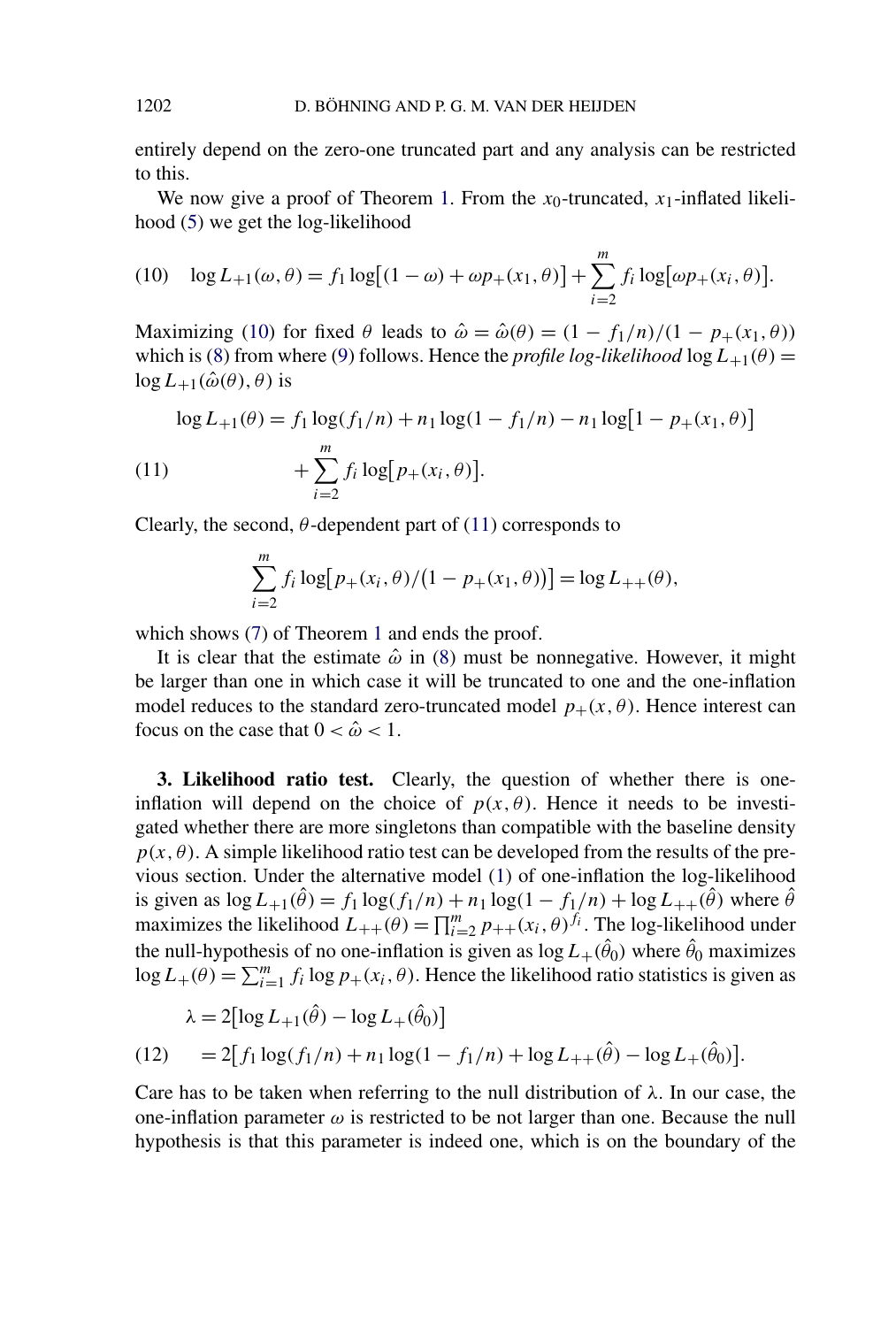<span id="page-5-0"></span>parameter space, the distribution of  $\lambda$  is a 50 : 50 mixture of a one-point distribution which puts all its point mass at zero and a  $\chi^2_{(1)}$  distribution with 1 degree of freedom. Therefore, significance levels in the one-parameter case can be adjusted accordingly. See [Self and Liang](#page-12-0) [\(1987\)](#page-12-0) for the appropriate theory. For example, the *p*-value can be computed simply by dividing the *p*-value by 2 which is obtained when applying the conventionally  $\chi^2_{(1)}$ -distributional result.

To demonstrate the likelihood ratio test for the case of a count density we use the geometric density  $p(x, \theta) = (1 - \theta)^{x} \theta$  for  $x = 0, 1, \dots$  [We will see in Section [6](#page-6-0) that the geometric provides a good fit here.] Hence we have that  $p_{+}(x, \theta) = (1 - \theta)^{x-1}\theta$  for  $x = 1, 2, ...$  and  $p_{++}(x, \theta) = (1 - \theta)^{x-2}\theta$  for  $x = 2, 3, \ldots$ . The relevant log-likelihoods are readily obtained as  $\log L_+(\theta) =$  $S_1 \log(1 - \theta) + n \log \theta$  with maximum likelihood estimate  $\theta_0 = 1/(S_1/n + 1)$ and  $\log L_{++}(\theta) = S_2 \log(1 - \theta) + n_1 \log \theta$  and maximum likelihood estimate  $\hat{\theta} = 1/(S_2/n_1 + 1)$ , where  $S_1 = \sum_{x=1}^m f_x(x-1)$  and  $S_2 = \sum_{x=2}^m f_x(x-2)$ . In the case of the DD data, we find a value 117*.*70 for *λ*, supporting a strong evidence for one-inflation.

**4. Population size estimation.** We are interested in estimating the total size *N* of the population, in the application the total amount of DD in Britain in the observational period. The population size *N* consists of the observed part *n* and the unobserved part  $f_0$ . The conventional Horvitz–Thompson estimator would estimate *N* as  $\hat{N} = n/[1 - p(x_0, \theta)]$ , or in detail  $\hat{N} = \sum_{i=1}^{N} I_i/[1 - p(x_0, \theta)]$  where  $I_i$  is the indicator function for the *i*th unit of the population. Every observed member of the target population is up-weighted by the probability being observed, for each observed unit an estimate of the associated unobserved units is computed.

The problem in the  $x_1$ -inflated case is that also the extra-singletons, or in more general terms, the extra- $x_1$ 's, would be up-weighted while only the nonextrasingletons (nonextra- $x_1$ 's) should be up-weighted. We solve this problem by removing the singletons  $(x_1)$ 's) completely and construct a Horvitz–Thompson estimator for the target population with no extra-singletons  $(x_1)$ 's)

$$
\hat{N}_{\text{nes}} = \frac{n_1}{1 - p(x_0, \theta) - p(x_1, \theta)}.
$$

 $N_{\text{nes}}$  is an unbiased estimator of the population size  $N_{\text{nes}}$  of the target population with no extra- $x_1$ 's. Hence we are able to construct an estimator of the hidden units *f*<sup>0</sup> as

$$
\hat{f}_0 = p(x_0, \theta) \frac{n_1}{1 - p(x_0, \theta) - p(x_1, \theta)}.
$$

Recall that  $n_1 = n - f_1$ , the observed sample size reduced by the frequency of singletons. Ultimately, we achieve the Horvitz–Thompson estimator of the target population of interest as

(13) 
$$
\hat{N} = \hat{f}_0 + f_1 + n_1 = p(x_0, \theta) \frac{n_1}{1 - p(x_0, \theta) - p(x_1, \theta)} + f_1 + n_1.
$$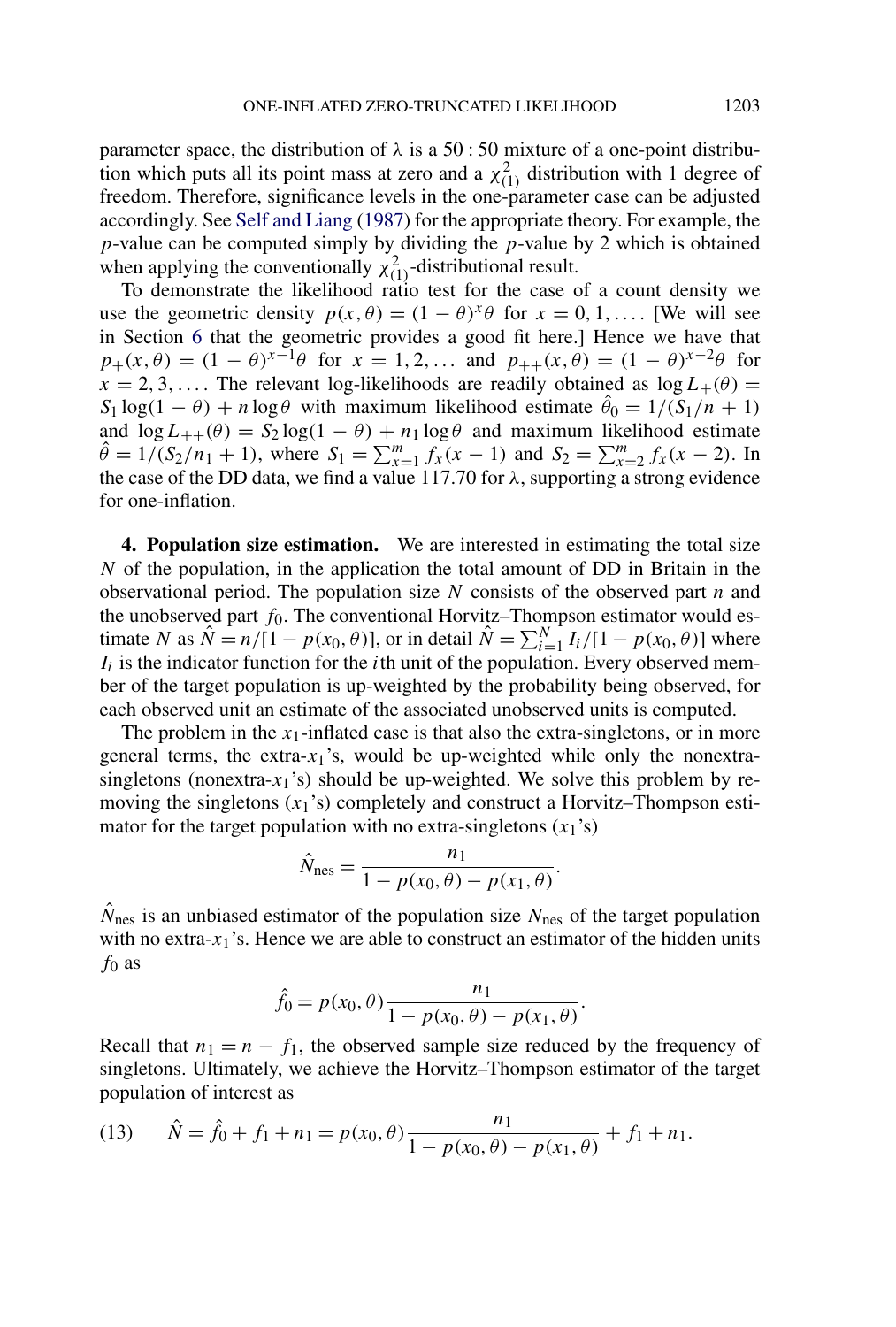<span id="page-6-0"></span>Again, this is an unbiased estimator of the population size *N* of interest. Typically,  $\theta$  is unknown and is best replaced with the maximum likelihood estimator  $\hat{\theta}$  under  $p_{+1}(x, \theta)$  leading to

(14) 
$$
\hat{N} = \hat{f}_0 + f_1 + n_1 = p(x_0, \hat{\theta}) \frac{n_1}{1 - p(x_0, \hat{\theta}) - p(x_1, \hat{\theta})} + f_1 + n_1.
$$

**5. Standard errors.** Every population size estimator needs to be accompanied by a measure of certainty. To keep the level of generality, we wish to apply the nonparametric bootstrap as discussed, for example, in [Efron and Tibshirani](#page-12-0) [\(1993\)](#page-12-0). However, bootstrapping is more complex in the capture-recapture setting, as a simple random sample of size *n* with replacement will typically underestimate the variability of the quantity of interest. In [Böhning, van der Heijden and Bunge](#page-12-0) [\(2018\)](#page-12-0) an example is given where the conventional bootstrap delivers in all cases the original sample. A correct application of nonparametric bootstrap would imply taking a random sample of *size N* from the observed sample *including* the unobserved zero counts. In [Anan, Böhning and Maruotti](#page-12-0) [\(2017\)](#page-12-0), this is called the *true* bootstrap. As N is unknown, it is replaced by  $\hat{N}$ . Hence, a random sample of size  $\hat{N}$  with replacement is drawn from the observed sample including the estimated frequency  $\hat{f}_0$  of zero counts. This is called the *imputed* bootstrap. In [Anan, Böhn](#page-12-0)[ing and Maruotti](#page-12-0) [\(2017\)](#page-12-0) it is demonstrated, by means of extensive simulation work, that the true and imputed bootstrap give an accurate estimate of the true standard error. However, for imputed bootstrap it has to be assumed that the model, under which  $\theta$  is estimated, is correct. The idea has been originally suggested in [van der](#page-12-0) [Heijden et al.](#page-12-0) [\(2003\)](#page-12-0) in the Poisson setting. Formally, we apply the bootstrap in this setting as follows.

- 1. Draw a sample of size  $\|\hat{N}\|$  from the observed distribution defined by the probabilities  $\frac{f_0}{\hat{N}}, \frac{f_1}{\hat{N}}, \frac{f_2}{\hat{N}}, \dots, \frac{f_m}{\hat{N}}$ . (Here  $||x||$  denotes the rounding of *x* to the nearest integer.)
- 2. Derive  $\hat{\theta}$  and  $\hat{N}$  for the bootstrap sample in step 1.
- 3. Repeat steps 1 and 2 *B* times, leading to a sample of estimates  $N^{(1)}, \ldots, N^{(B)}$
- 4. Calculate the bootstrap standard error as

$$
SE^* = \frac{1}{B} \sum_{b=1}^{B} (N^{(b)} - \bar{N^*})^2,
$$

where  $\bar{N^*} = \frac{1}{B} \sum_{b=1}^{B} N^{(b)}$ .

We now apply these concepts to the drink-driving data from Britain.

**6. Modeling and application to DD.** We have seen that there is overwhelming evidence for a case of one-inflation in the data on drink-driving. Ignoring oneinflation would lead to a serious overestimation of the population size. This can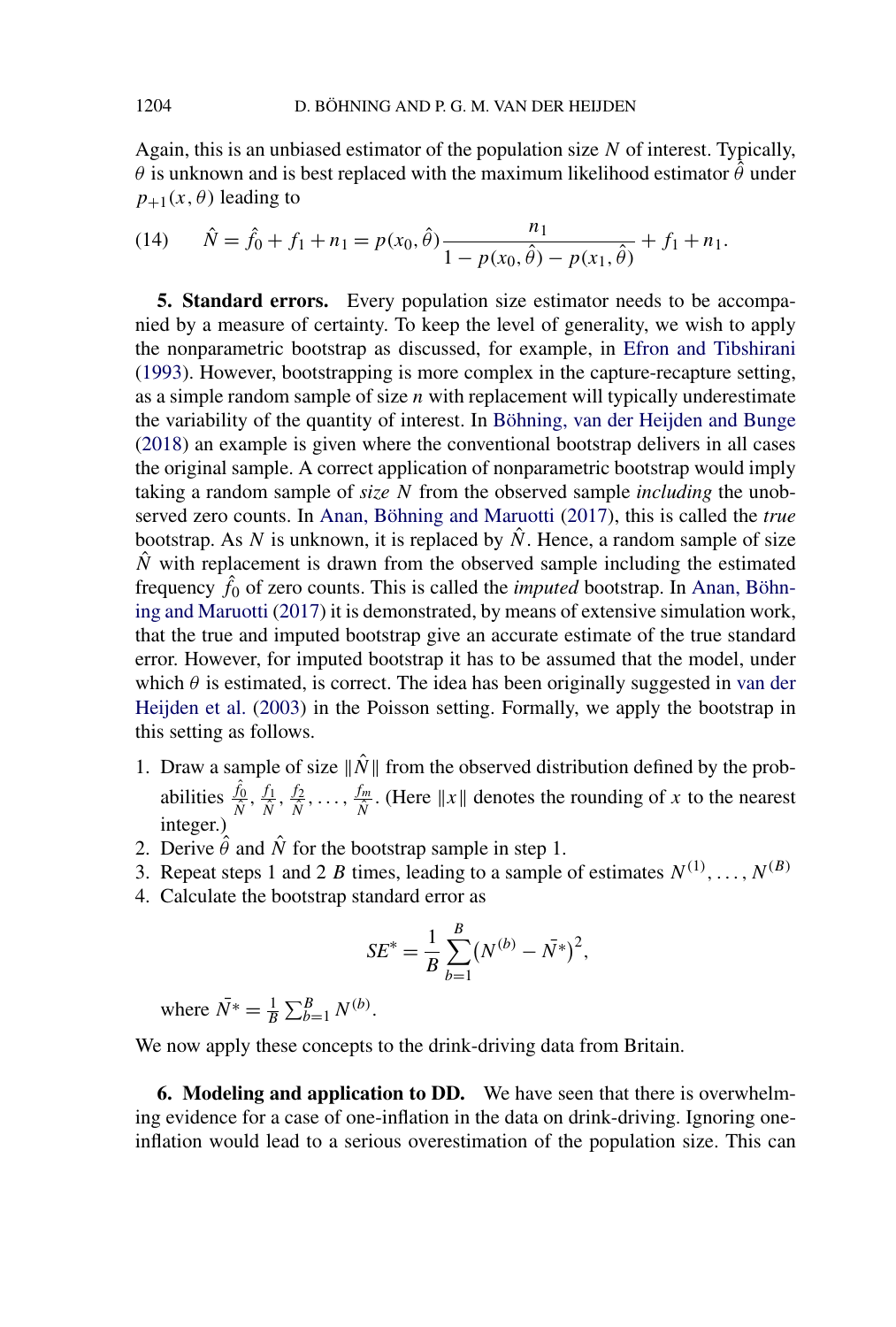most easily be seen in the case of a Poisson distribution. Ignoring one-inflation would pull the Poisson parameter estimate towards zero and thus increase the population size estimate, potentially quite largely. Fortunately, one-inflation can now easily be coped with using the one-inflation model for any base distribution. As there is perfect fit for the frequency of singletons for any base model, the fit of the model will entirely rest on the base distribution. Modeling the base distribution is an area in itself as the there are a diversity of approaches. We restrict ourselves here on some simple, parametric distributions. If these are valid for the observed and unobserved parts of the data, the associated population size estimates are consistent and asymptotically unbiased under regularity assumptions outlined in [Sanathanan](#page-12-0) [\(1977\)](#page-12-0). However, simple models like the Poisson are seldom valid models for the count of identifications, as they are not able to cope with heterogeneity in the parameters across the target populations, for example in the case of the DD data there might be differences in the distributional parameter according to the area or time of the day or to demographic characteristics of the driver. Hence models that incorporate these unobserved heterogeneities are likely to be more appropriate. Mixture models are one class of models that naturally incorporate heterogeneity in the modeling process. A typical mixture model for count distributions is

(15) 
$$
\int_0^\infty \exp(-\theta) \theta^x/x! g(\lambda) d\lambda,
$$

where the mixture kernel is a Poisson density and the mixing distribution is left unspecified with density  $g(\lambda)$ . We have seen before that specific choices for the mixing density *g* leads to particular distributions such as the exponential distribution leads to the geometric as marginal distribution, and, more generally, the choice of a gamma distribution leads to the negative-binomial as marginal. We will concentrate on these simple distributions in the following. However, we also want to point out that one can leave *g* unspecified and estimate it nonparametrically which leads to discrete mixture distributions of the form

(16) 
$$
\sum_{j=1}^{k} \exp(-\theta_j) \theta_j^x / x! g_j,
$$

where weights  $g_j$  are giving positive mass to a finite number  $k$  of subpopulations. Unfortunately, discrete mixtures have to be considered with care as there is a risk of a boundary problem in which case large and spurious population size estimators are generated by the mixture [\[Wang and Lindsay](#page-12-0) [\(2005,](#page-12-0) [2008\)](#page-13-0)] indicating a consistency problem as the regularity conditions given in [Sanathanan](#page-12-0) [\(1977\)](#page-12-0) fail to hold for discrete mixture models. See also the comments by [McCrea and Morgan](#page-12-0) [[\(2015\)](#page-12-0), pages 43, 52]. We will discuss this further below. Nevertheless, it is obvious that a mixture model is more likely to be close to a valid model than a model just based on the mixture kernel, for example, a homogeneous Poisson. However, it is shown in [Puig and Kokonendji](#page-12-0) [\(2018\)](#page-12-0) and [van der Heijden et al.](#page-12-0) [\(2003\)](#page-12-0) that,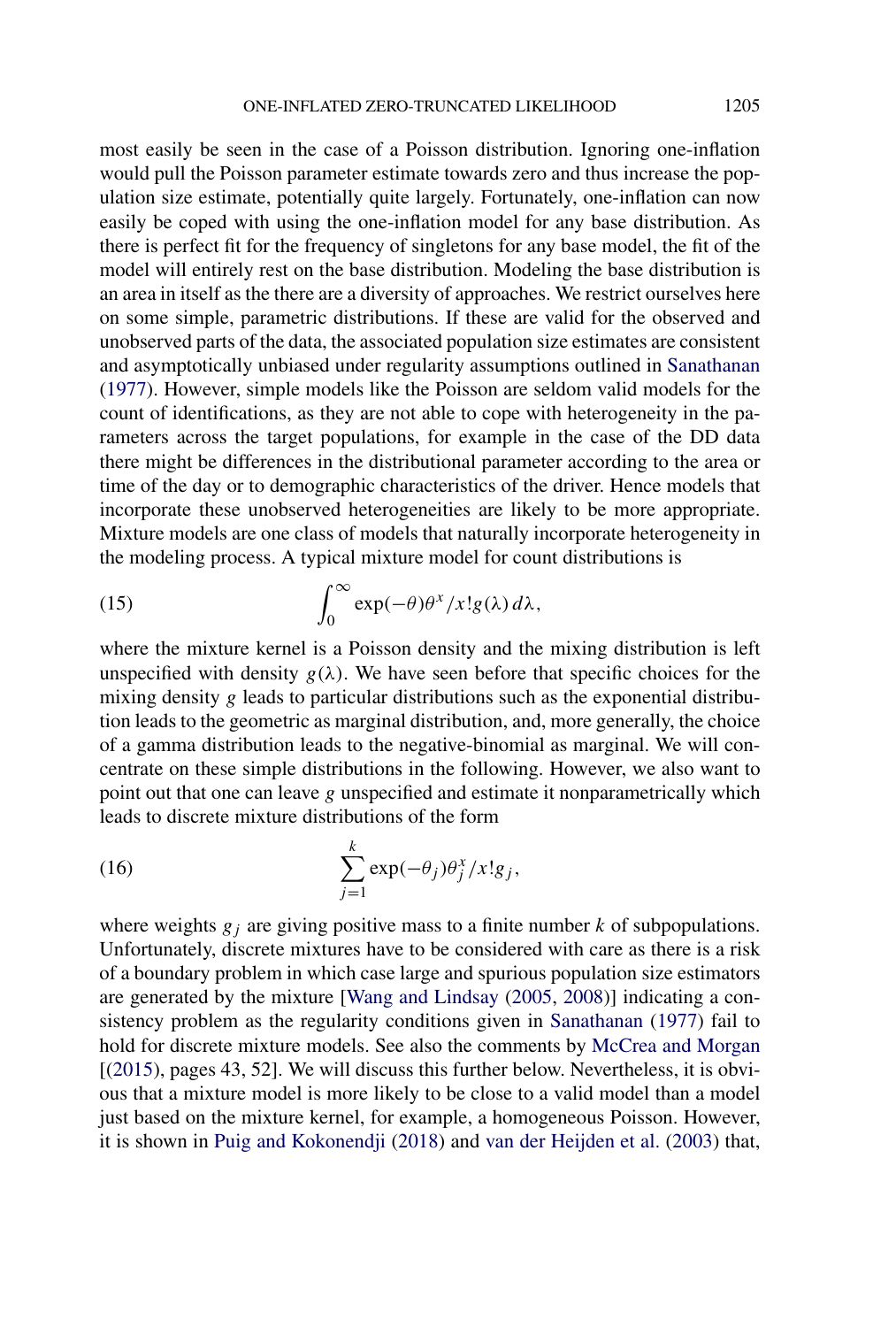| Ι.<br>в<br>ı. |
|---------------|
|---------------|

*Log-likelihood and model selection criteria* (*AIC and BIC*) *for drink-driving* (*DD*) *data in Britain between* 2011 *and* 2015 *for the Poisson*, *geometric and negative-binomial distribution*

| Model             | $Log-L$   | AIC    | <b>BIC</b> | Ñ         |
|-------------------|-----------|--------|------------|-----------|
| Poisson           | $-2127.9$ | 4257.8 | 4264.9     | 666.746   |
| Geometric         | $-2116.8$ | 4235.6 | 4242.6     | 2,333,519 |
| Negative-binomial | $-2116.8$ | 4237.6 | 4251.7     | 2.337.892 |

in the case of a valid mixture model, the population size estimator based on the homogeneous model provides a lower bound to the true population size. Hence simple models can provide still useful information about the population size even though they might be not valid.

In Table 2, we consider model log-likelihoods as well as the Akaike information criterion (AIC) and the Bayesian information criterion (BIC) for the zero-onetruncated Poisson, geometric, and negative-binomial distribution. Note that the negative-binomial contains both, the Poisson and the geometric, as special cases. For completeness we provide the density function of the negative-binomial with  $\theta = (\mu, \alpha)$ :

$$
p(x,\theta) = \frac{\Gamma(x+\frac{1}{\alpha})}{\Gamma(x+1)\Gamma(\frac{1}{\alpha})} \left(\frac{1/\alpha}{\mu+1/\alpha}\right)^{1/\alpha} \left(\frac{\mu}{\mu+1/\alpha}\right)^x
$$

for  $x = 0, 1, 2, \ldots$  using the mean parameterization, so that  $\mu > 0$  is the mean and  $\alpha$  > 0 is the dispersion parameter. The geometric occurs for  $\alpha$  = 1 and the Poisson for  $\alpha \rightarrow 0$ .

As Table 2 shows there is clear evidence to support the geometric distribution. The fit of this model confirms evidence for the geometric density as also a 95% confidence interval for the dispersion parameter is found as 0*.*9998−1*.*0002 which very narrowly ensconce the value of one which corresponds to the geometric as special case in the negative-binomial distribution.

Despite the difficulties involved in fitting discrete mixture models we have looked into estimating discrete Poisson mixture models for the DD data set. Ta-ble [3](#page-9-0) shows the results for fitting Poisson mixture models for  $k = 1, 2, 3$  components. It appears that a two-component mixture provides good model selection criteria values with an estimate of the population size of 993*,*790. However, if we consider the model with  $k = 3$  components the population size estimate jumps to an unrealistic and spurious value. This occurs as the maximum likelihood estimate attaches high mass of 0*.*999974 to a Poisson component with very low parameter value of 0.000006 leading to very large estimate of 0.999987 for  $p(x_0, \theta)$  generating a largely inflated population size estimate as can be seen from [\(14\)](#page-6-0). For more details on this aspect see [Wang and Lindsay](#page-12-0) [\(2005\)](#page-12-0), pages 943–944.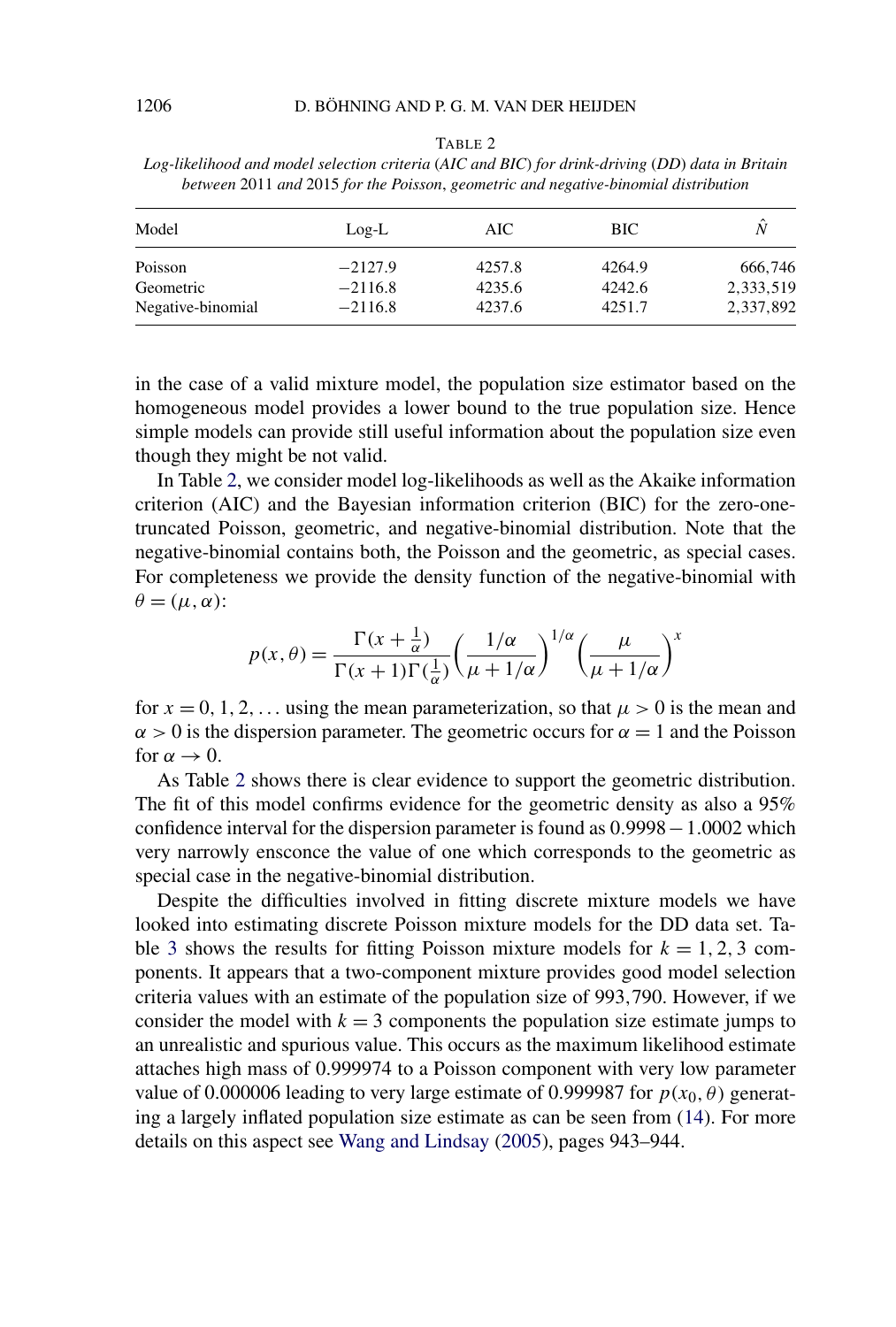#### ONE-INFLATED ZERO-TRUNCATED LIKELIHOOD 1207

| Britain between 2011 and 2015 using $k = 1, 2, 3$ subpopulations |           |        |        |                      |  |  |
|------------------------------------------------------------------|-----------|--------|--------|----------------------|--|--|
| $\boldsymbol{k}$                                                 | $Log-L$   | AIC-   | BIC.   | N                    |  |  |
|                                                                  | $-2127.9$ | 4257.8 | 4264.9 | 666,746              |  |  |
| 2                                                                | $-2106.3$ | 4218.7 | 4239.8 | 993,790              |  |  |
| 3                                                                | $-2106.2$ | 4222.3 | 4257.6 | $7.66 \times 10^{9}$ |  |  |

<span id="page-9-0"></span>TABLE 3 *Log-likelihood and mixture model selection criteria* (*AIC and BIC*) *for drink-driving* (*DD*) *data in*

As we reach with the BIC-value of 4242*.*64 for the geometric distribution a value which compares favorable with all others, we will use the geometric distribution for the further inference. The two-component Poisson model achieves also a BIC-value close to the BIC-value of the geometric model, but uses two more parameters to achieve this. Note also that the BIC is the better suitable criterion for the selection of mixture models in comparison to the AIC [\[Keribin](#page-12-0) [\(2000\)](#page-12-0), [Ray](#page-12-0) [and Lindsay](#page-12-0) [\(2008\)](#page-12-0)]. Hence we are focusing here on the BIC for the selection of the model. The geometric distribution provides also a reasonable fit here as Table 4 shows, at least clearly better than those achieved by fitting a Poisson distribution. Only observed and fitted values are shown for *x* larger than one as the distribution is one-inflated. The improved fit of the geometric distribution upon the Poisson distribution might be explained as it occurs as a mixture of the Poisson with an exponential distribution as was mentioned previously. Hence the geometric is able to adjust for some of the potential, unobserved heterogeneity involved in a Poisson distribution.

The estimate of the total of DD in Britain in the observational period is found to be 2*,*333*,*519. This corresponds to 9.7% observed DD, so that about 90% of DD remains hidden. We use the bootstrap with  $B = 10,000$  to find a 95% confidence interval. The histogram of the bootstrap distribution of  $\hat{N}$  is given in Figure [1](#page-10-0) and appears fairly symmetric so that a normal-based confidence interval seems reasonable and is provided as 1*,*975*,*820–2*,*727*,*610, corresponding to a 95% confidence interval of 8.7%–12.0% of the observed DD. The associate percentiles based 95% confidence interval is 2*,*008*,*895–2*,*756*,*244, corresponding to a 95% confi-

| $\boldsymbol{x}$     | Observed | Geometric | Poisson |  |
|----------------------|----------|-----------|---------|--|
| 2                    | 8068     | 8040.8    | 8032.5  |  |
| 3                    | 449      | 496.5     | 512.1   |  |
|                      | 53       | 32.7      | 25.5    |  |
| $\geq \frac{4}{x^2}$ |          | 17.3      | 37.8    |  |

TABLE 4

*Observed and fitted distributions for the count x of repeated drink-driving identifications*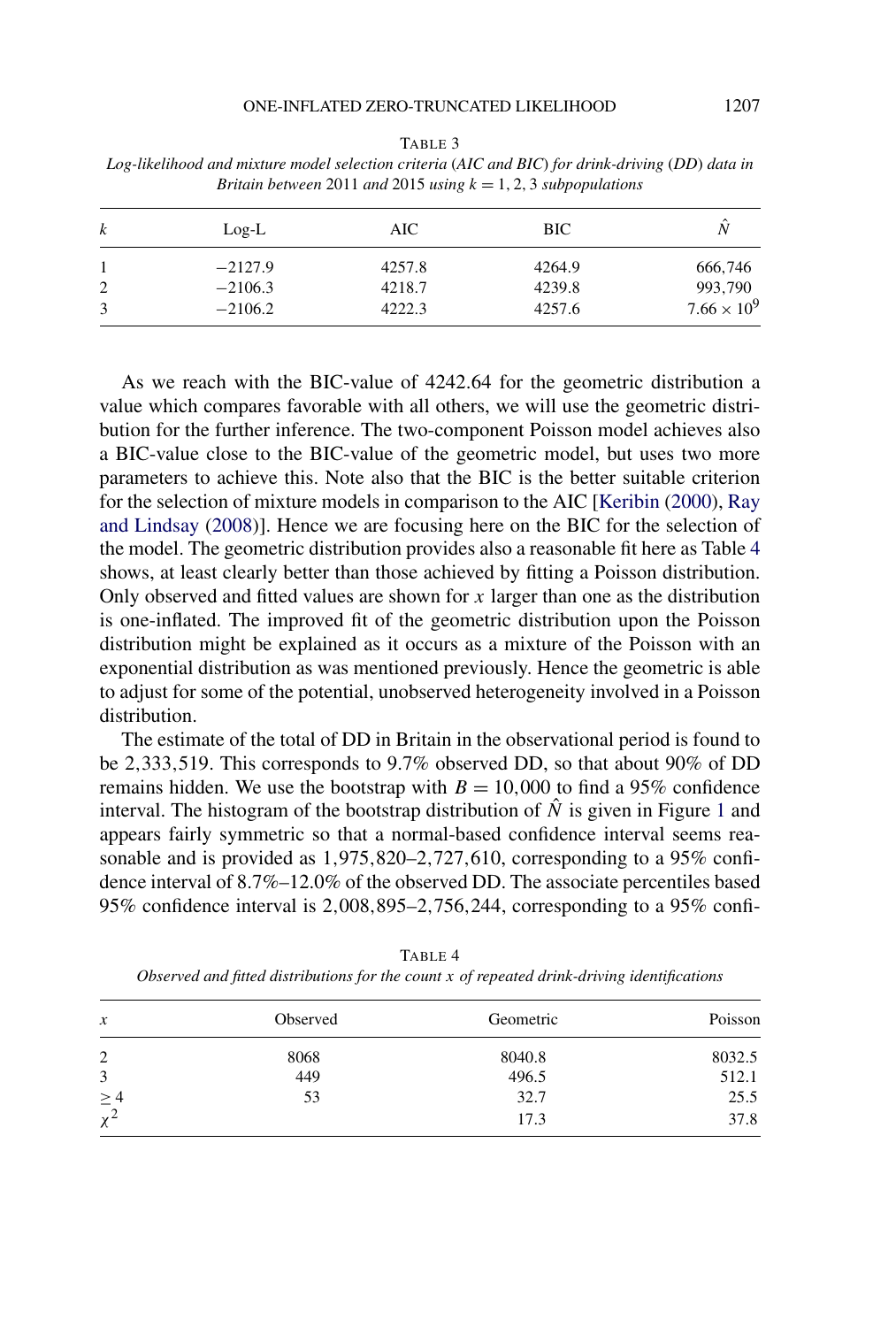<span id="page-10-0"></span>

FIG. 1. *Histogram of the bootstrap distribution of the population size estimator*.

dence interval of 8.8%–12.1% of the observed DD which is almost identical to the normal-based confidence interval.

In the following, we are taking some plausibility checks on the estimated 9.7% of observed DD. In 2017, 74% of the population of England over 17 years of age were in the possession of a valid driving license leading to a number of 32.9 million [\[Department of Transport](#page-12-0) [\(2018\)](#page-12-0)]. For Wales, this number corresponds to 2.3 million, so that in total we have 35.9 million driving licenses. Using a growth rate of 1% we achieve for the 5-year period from 2011 to 2015 a number of 34*.*3 + 33*.*9 + 33*.*6 + 33*.*3 + 32*.*9 = 168 million drivers with valid driving licenses. Hence we can estimate the proportion of DD among the licensed population in Britain as  $2.3/168 \times 100\% = 1.37\%$ . In a similar period, namely for the year 2016, road traffic casualties of all severity are given as 181*,*386 for Great Britain of which 6080 are determined as DD-accidents leading to a percentage of 3*.*35% of DD-driving among those with accidents (as for all those accidents samples on alcohol levels are taken) [\[Road accidents and safety statistics](#page-12-0) [\(2018\)](#page-12-0)]. Clearly, our estimated percentage of drink-driving is about 2.5 times lower than the number derived from the road traffic accident statistics. However, drivers with an accident, in particular those with several accidents, might not be representative for the general population of licensed drivers. In addition, drink-driving and accident occurrence are positively associated, so that it is quite plausible that the percentage from the road traffic accident statistics lies higher than our estimate. On the other hand, the denominator used in determining the 1.37% percent drink-driving among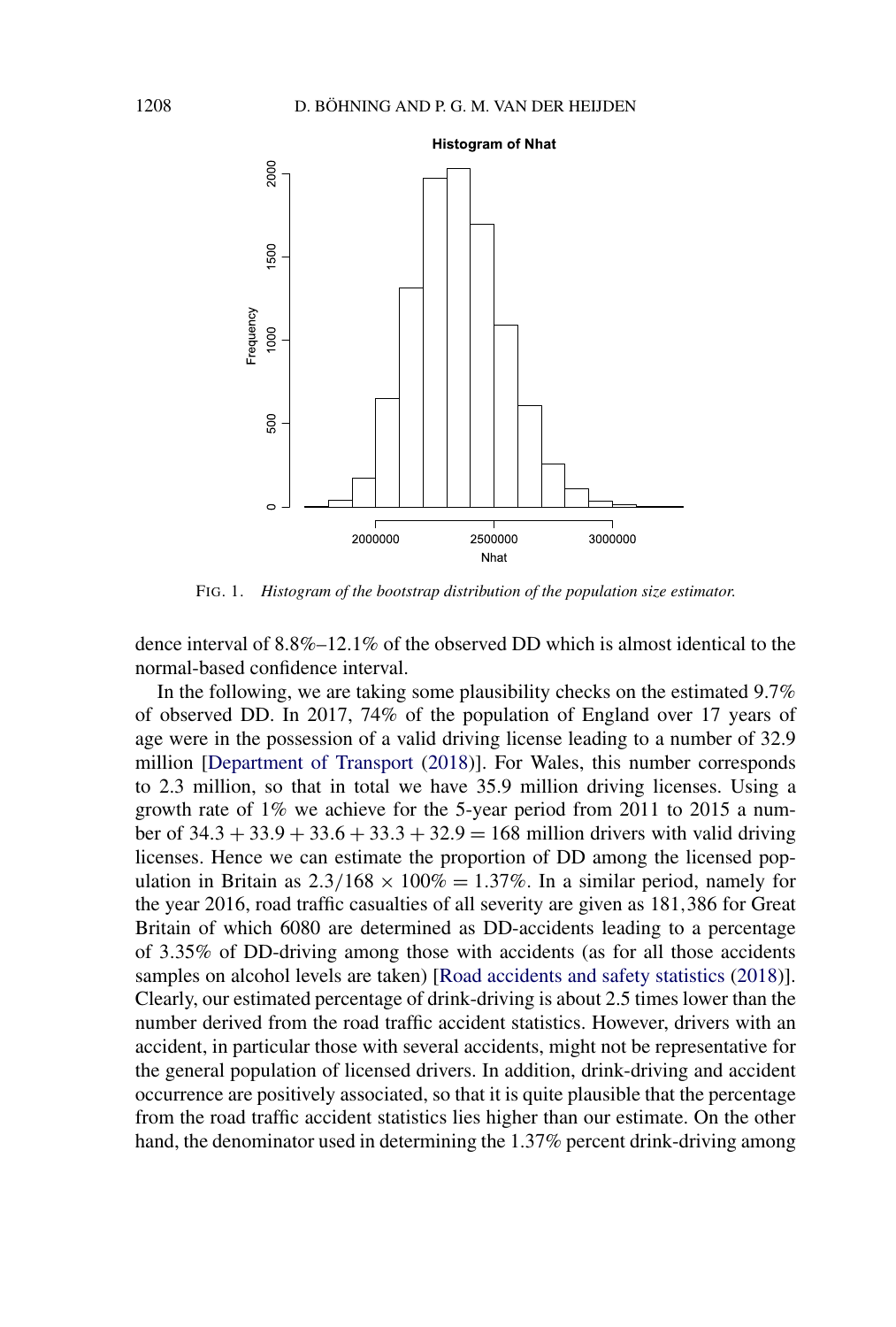the general population might be too large as it will include drivers that rarely drive or do not drive at all and are hence not prone to an accident. All in all, the derived number of 2.3 million drink-drivers in the 5-year period or 460*,*000 p.a. do not appear unrealistic.

In the article of the Guardian on the topic [\[The Guardian](#page-12-0)  $(2016)$ ], the president of the AA, the British Automobile Association, was cited as follows:

The fact that more than 8000 drivers have been caught twice in five years is all the more astonishing when they should have been off the road for a year or more.

In addition, it is clearly potentially even more worrisome that a large number of uncaught individuals exists as our model suggests that only 10% of DD is seen.

**7. Discussion.** We think that the result in Theorem [1](#page-3-0) is interesting and useful as it allows inference to focus on the  $x_0$ - $x_1$ -truncated part, for count densities the zero-one truncated part, of the distribution. If the latter is fairly simple, inference can be straightforward as shown in the application of DD in Britain.

The argument used in proving Theorem [1](#page-3-0) shows also that for any discrete density, with one value *x*<sup>1</sup> inflated but not necessarily another one truncated, the inflated likelihood could be constructed from the  $x_1$ -truncated likelihood. For example, a zero-inflated Poisson or binomial likelihood could be found from the associated zero-truncated Poisson or binomial likelihood. Unfortunately, Theorem [1](#page-3-0) does not generalize for continuous densities as truncation with the associated truncated densities can only be defined for regions with positive mass and not for single points as it would be required.

Coming to the application study, we use the geometric distribution as it provides an acceptable fit, in fact, considerably better than the Poisson in this case. In addition, we find often that the geometric does provide reasonable fits in these kind of applications. We see one reason for this finding in the fact that the geometric is an exponential mixture of a Poisson density, hence it adjusts already for some unobserved heterogeneity of the target population of drink-drivers in a natural way.

We need to emphasize that the population size estimate depends on the specification of the model. The appropriateness of this distributional model can only be evaluated on the basis of the observed counts, and the model, even if it provides an acceptable fit, might not be appropriate for the unobserved part. Hence it is always advisable to use other mechanisms, such as the plausibility check we have done in the case study here, to investigate if the achieved population size is reasonable at all. In addition, it would be helpful if covariate information would be available which could improve the modelling considerably. Even demographic information on age and gender composition would be useful to obtain as it is known that traffic accident risks are differential with age and gender. We recommend that routinely collected data by the police on DD do record these and other characteristics and that these can be obtained on request. Clearly, especially with capture-recapture data, it is important to be aware of the assumptions underlying the approach and its limitations, especially, if its application is considered for other case studies in different settings.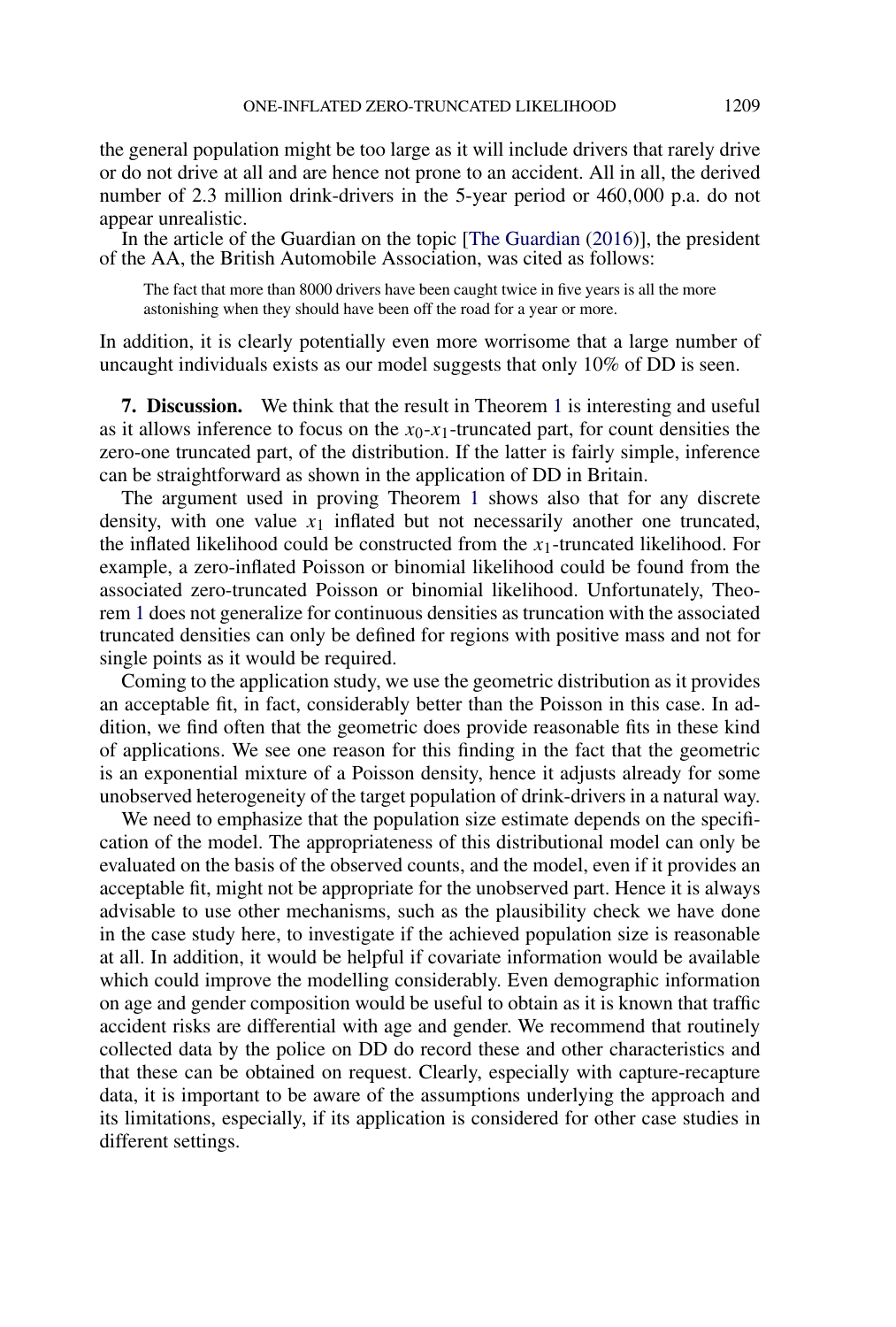<span id="page-12-0"></span>**Acknowledgements.** We are grateful to the Editor, the Associate Editor, and two reviewers for several helpful comments.

## **REFERENCES**

- ANAN, O., BÖHNING, D. and MARUOTTI, A. (2017). Uncertainty estimation in heterogeneous capture-recapture count data. *J*. *Stat*. *Comput*. *Simul*. **87** 2094–2114. [MR3647589](http://www.ams.org/mathscinet-getitem?mr=3647589)
- BÖHNING, D., BUNGE, J. and VAN DER HEIJDEN, P. G. M. (2018). Uncertainty assessment in capture-recapture studies and the choice of sampling effort. In *Capture-Recapture Methods for the Social and Medical Sciences* (D. Böhning, P. G. M. van der Heijden and J. Bunge, eds.) 389–394. CRC Press/CRC, Boca Raton, FL.
- BÖHNING, D., VAN DER HEIJDEN, P. G. M. and BUNGE, J. (2018). *Capture–Recapture Methods for the Social and Medical Sciences*. CRC Press/CRC, Boca Raton, FL.
- BORCHERS, D. L., BUCKLAND, S. T. and ZUCCHINI, W. (2004). *Estimating Animal Abundance*. *Closed Populations*. Springer, Heidelberg.
- BUNGE, J. and FITZPATRICK, M. (1993). Estimating the number of species: A review. *J*. *Amer*. *Statist*. *Assoc*. **88** 364–373.
- BUNGE, J., WILLIS, A. and WALSH, F. (2014). Estimating the number of species in microbial diversity studies. *Ann*. *Rev*. *Stat*. *Appl*. **1** 427–445.
- DEPARTMENT OF TRANSPORT (2018). Driving Licences. Available at [https://www.](https://www.ethnicity-facts-figures.service.gov.uk/culture-and-community/transport/driving-licences/latest) [ethnicity-facts-figures.service.gov.uk/culture-and-community/transport/driving-licences/latest](https://www.ethnicity-facts-figures.service.gov.uk/culture-and-community/transport/driving-licences/latest), accessed 1/10/2018.
- EFRON, B. and TIBSHIRANI, R. J. (1993). *An Introduction to the Bootstrap*. *Monographs on Statistics and Applied Probability* **57**. CRC Press, New York. [MR1270903](http://www.ams.org/mathscinet-getitem?mr=1270903)
- GODWIN, R. T. and BÖHNING, D. (2017). Estimation of the population size by using the oneinflated positive Poisson model. *J*. *R*. *Stat*. *Soc*. *Ser*. *C*. *Appl*. *Stat*. **66** 425–448. [MR3611695](http://www.ams.org/mathscinet-getitem?mr=3611695)
- KERIBIN, C. (2000). Consistent estimation of the order of mixture models. *Sankhya Ser*. A 6249–66. [MR1769735](http://www.ams.org/mathscinet-getitem?mr=1769735)
- MCCREA, R. S. and MORGAN, B. J. T. (2015). *Analysis of Capture-Recapture Data*. *Chapman & Hall/CRC Interdisciplinary Statistics Series*. CRC Press, Boca Raton, FL. [MR3330977](http://www.ams.org/mathscinet-getitem?mr=3330977)
- PUIG, P. and KOKONENDJI, C. C. (2018). Non-parametric estimation of the number of zeros in truncated count distributions. *Scand*. *J*. *Stat*. **45** 347–365. [MR3803593](http://www.ams.org/mathscinet-getitem?mr=3803593)
- RAY, S. and LINDSAY, B. G. (2008). Model selection in high dimensions: A quadratic-risk-based approach. *J*. *R*. *Stat*. *Soc*. *Ser*. *B*. *Stat*. *Methodol*. **70** 95–118. [MR2412633](http://www.ams.org/mathscinet-getitem?mr=2412633)
- ROAD ACCIDENTS AND SAFETY STATISTICS (2018). Statistics and data about reported accidents and casualties on public roads. Available at [https://www.gov.uk/government/collections/](https://www.gov.uk/government/collections/road-accidents-and-safety-statistics) [road-accidents-and-safety-statistics.](https://www.gov.uk/government/collections/road-accidents-and-safety-statistics) Accessed 1/10/2018.
- SANATHANAN, L. (1977). Estimating the size of a truncated sample. *J*. *Amer*. *Statist*. *Assoc*. **72** 669–672. [MR0458693](http://www.ams.org/mathscinet-getitem?mr=0458693)
- SELF, S. G. and LIANG, K.-Y. (1987). Asymptotic properties of maximum likelihood estimators and likelihood ratio tests under nonstandard conditions. *J*. *Amer*. *Statist*. *Assoc*. **82** 605–610. [MR0898365](http://www.ams.org/mathscinet-getitem?mr=0898365)
- THE GUARDIAN (2016). More than 8000 people caught drink-driving twice in five years. (accessed 23/5/2018), in print p. 11. Available at [www.theguardian.com/society/2016/dec/30/more-than-](http://www.theguardian.com/society/2016/dec/30/more-than-8000-people-caught-drink-driving-twice-in-five-years)[8000-people-caught-drink-driving-twice-in-five-years.](http://www.theguardian.com/society/2016/dec/30/more-than-8000-people-caught-drink-driving-twice-in-five-years)
- VAN DER HEIJDEN, P. G. M., BUSTAMI, R., CRUYFF, M. J. L. F., ENGBERSEN, G. and VAN HOUWELINGEN, H. C. (2003). Point and interval estimation of the population size using the truncated Poisson regression model. *Stat*. *Model*. **3** 305–322. [MR2012155](http://www.ams.org/mathscinet-getitem?mr=2012155)
- WANG, J.-P. Z. and LINDSAY, B. G. (2005). A penalized nonparametric maximum likelihood approach to species richness estimation. *J*. *Amer*. *Statist*. *Assoc*. **100** 942–959. [MR2201021](http://www.ams.org/mathscinet-getitem?mr=2201021)